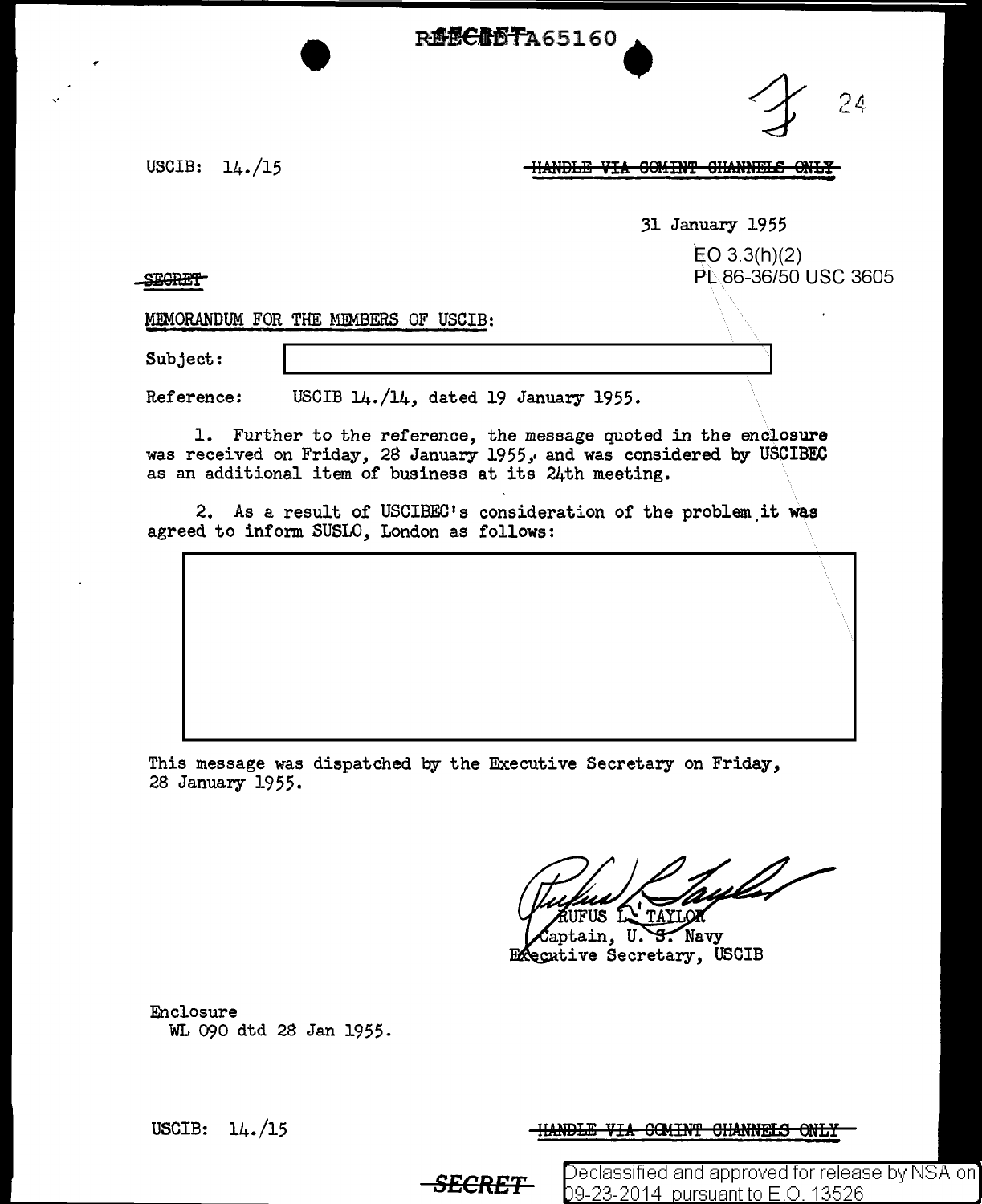

EO 3.3(h)(2) PL 86-36/50 USC 3605

OPERATIONAL IMMEDIATE

**SEGRET** 

 $\mathbf{r}$ 

 $\ddot{\phantom{a}}$ 



Enclosure with 14./15 dtd 31 Jan 1955.

 $\blacksquare$ 

## **SECRE'F**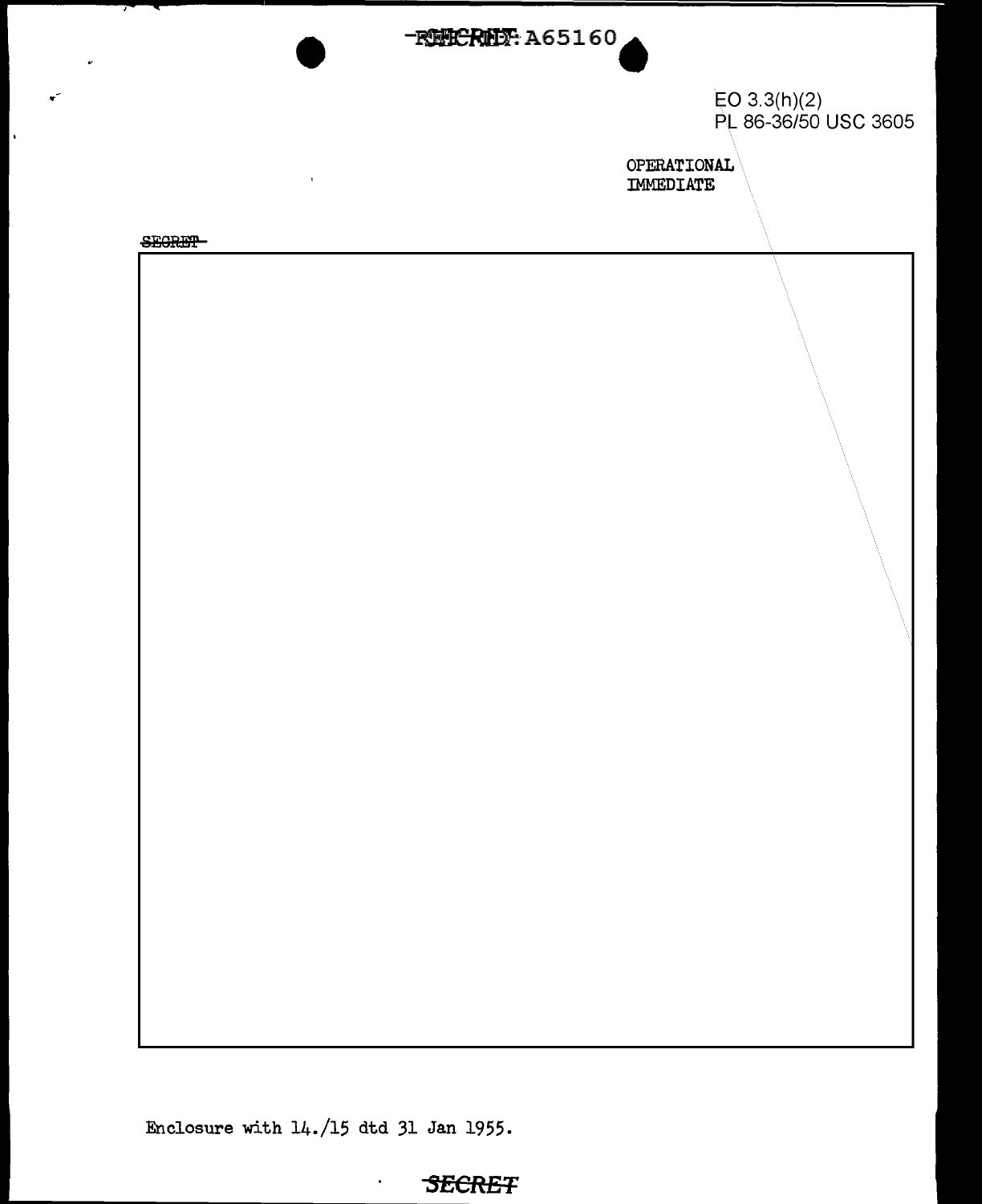**ROP SHOREG5160** 

USCIB:  $14.14$ 

HANDLE VIA COMINT CHANNELS ONLY

19 January 1955  $24$ 

## TOP SECRET

MEMORANDUM FOR THE MEMBERS OF USCIB:

 $\bullet$ 

Subject:

Reference: USCIB 14./12 dated 22 December 1954.

Further to the reference, the following communications on the subject have been received from SUSLO, London:

 $\ddot{\cdot}$ 

a. (15 Jan 55) "British Board of Trade and USFOA met Paris 13 Jan. Unable resolve difficulties. Meeting called 17 Jan London and  $E[O(3.3(h)(2))$  . American Embassy and Miss Worthing of State requested SUSLO PL 86-36/50 USC 3605 attend as consultant. Will advise results."

> b. (18 Jan 55) "Worthing, Minners, Maurice Williams (Local CIA), Pulling and Guy Stephens met with Gresswill and McOlintock (Ministry of Defense), McEven (Assistant Director, JIB), Todd (JIB), ) on 17 January.

> > PL 86-36/50 USC 3605

ptain. U. S. Navy Executive Secretary, USCIB

USCIB:  $14.11$ 

------- - --

HANDLE VIA COMINT CHANNELS ONLY



 $\mathbf{f}$